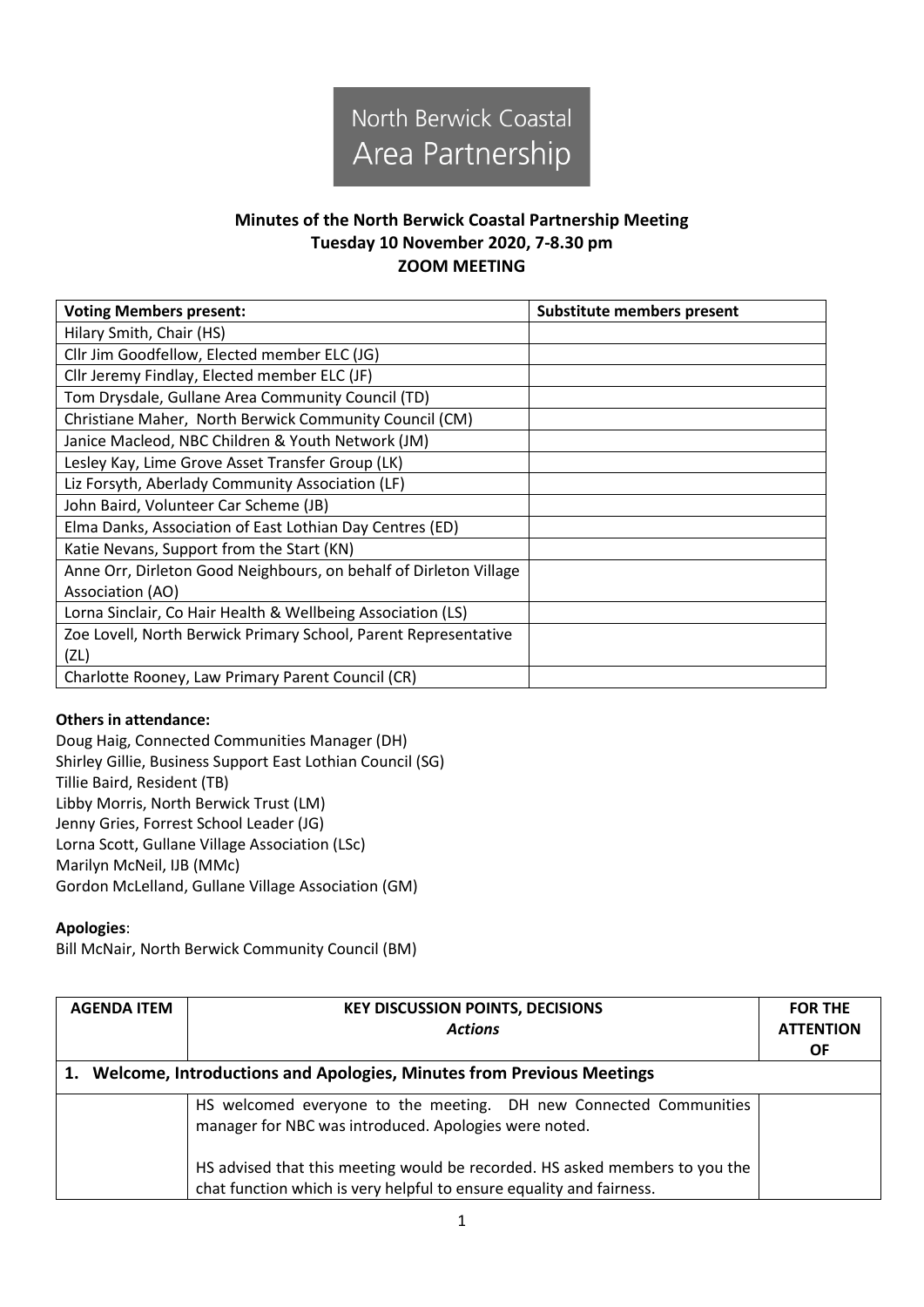|    |                            | 2. Minutes Previous Meeting                                                                                                                                                                              |    |
|----|----------------------------|----------------------------------------------------------------------------------------------------------------------------------------------------------------------------------------------------------|----|
|    |                            | AO had advised that the amount awarded to Dirleton Good Neighbours for<br>Reasons to be Cheerful project was £1,000 and not £1,300 as stated in previous<br>mins. SG has already amended this.           | SG |
|    |                            | Notes from zoom meeting on 8 <sup>th</sup> September 2020 were agreed and accepted<br>with the appropriate change.                                                                                       |    |
|    | 3. Matters Arising         |                                                                                                                                                                                                          |    |
|    |                            | HS advised most matters arising will be discussed later in the meeting. HS<br>advised that the Healthy Minds/Happy Babies project was successful and<br>approved by email votes. HS thanked all members. |    |
|    | 4. Declaration of Interest |                                                                                                                                                                                                          |    |
|    |                            | KN advised the meeting that she had a conflict of interest for the Support from<br>the Start application.                                                                                                |    |
|    |                            | Jenny Gries although not a voting member was present during the discussion of<br>her application.                                                                                                        |    |
| 5. |                            | <b>Reports from Sub Groups</b>                                                                                                                                                                           |    |
|    |                            | NBC Children & Youth network                                                                                                                                                                             |    |
|    |                            | JMc informed the meeting that Martin Lahiffe was successful in obtaining a                                                                                                                               |    |
|    |                            | Mental Health Youth Worker position at NBC High School which is great news.                                                                                                                              |    |
|    |                            | JMc felt that because of the projects success this was rolled into all other high                                                                                                                        |    |
|    |                            | schools and thinks that the NBC partnership should be very please and deserved<br>a pat on the back. A zoom meeting will be held in the near future to look at                                           |    |
|    |                            | building connections with primary schools and looking at an action plan for                                                                                                                              |    |
|    |                            | 2020/2021.                                                                                                                                                                                               |    |
|    |                            | LK confirmed that East Lothian Council had successfully secured £60,000 from                                                                                                                             |    |
|    |                            | the Youth Work Education Recovery Fund which was fantastic news and will                                                                                                                                 |    |
|    |                            | enable many groups and organisations to carry on their excellent work with<br>vulnerable groups.                                                                                                         |    |
|    |                            | <b>NBC Health &amp; Wellbeing Association</b>                                                                                                                                                            |    |
|    |                            | LS informed the meeting that they have been working on aims and objectives.                                                                                                                              |    |
|    |                            | Specifically what is our purpose? Where are we going? The Association will be                                                                                                                            |    |
|    |                            | looking at recommendations for better networking and partnership building.                                                                                                                               |    |
|    |                            | The Association is working on a scoping research project and the first stage is a                                                                                                                        |    |
|    |                            | survey monkey that has recently been sent out. It looks specifically at project<br>operation, strategy and how the H&W Association can support gaps or barriers.                                         |    |
|    |                            | The Survey Monkey will be followed up with 1-to-1 interviews, focus groups and                                                                                                                           |    |
|    |                            | culminate with an event next year.                                                                                                                                                                       |    |
|    |                            | LS described different levels of kindness e.g. 'planning pavements'. Being caring<br>and kind to one another, how we coped with resilience, our basic needs and                                          |    |
|    |                            | broader ways to make kindness work.                                                                                                                                                                      |    |
|    |                            | A short term group has formed to explore kindness and what is being done<br>already.                                                                                                                     |    |
|    |                            |                                                                                                                                                                                                          |    |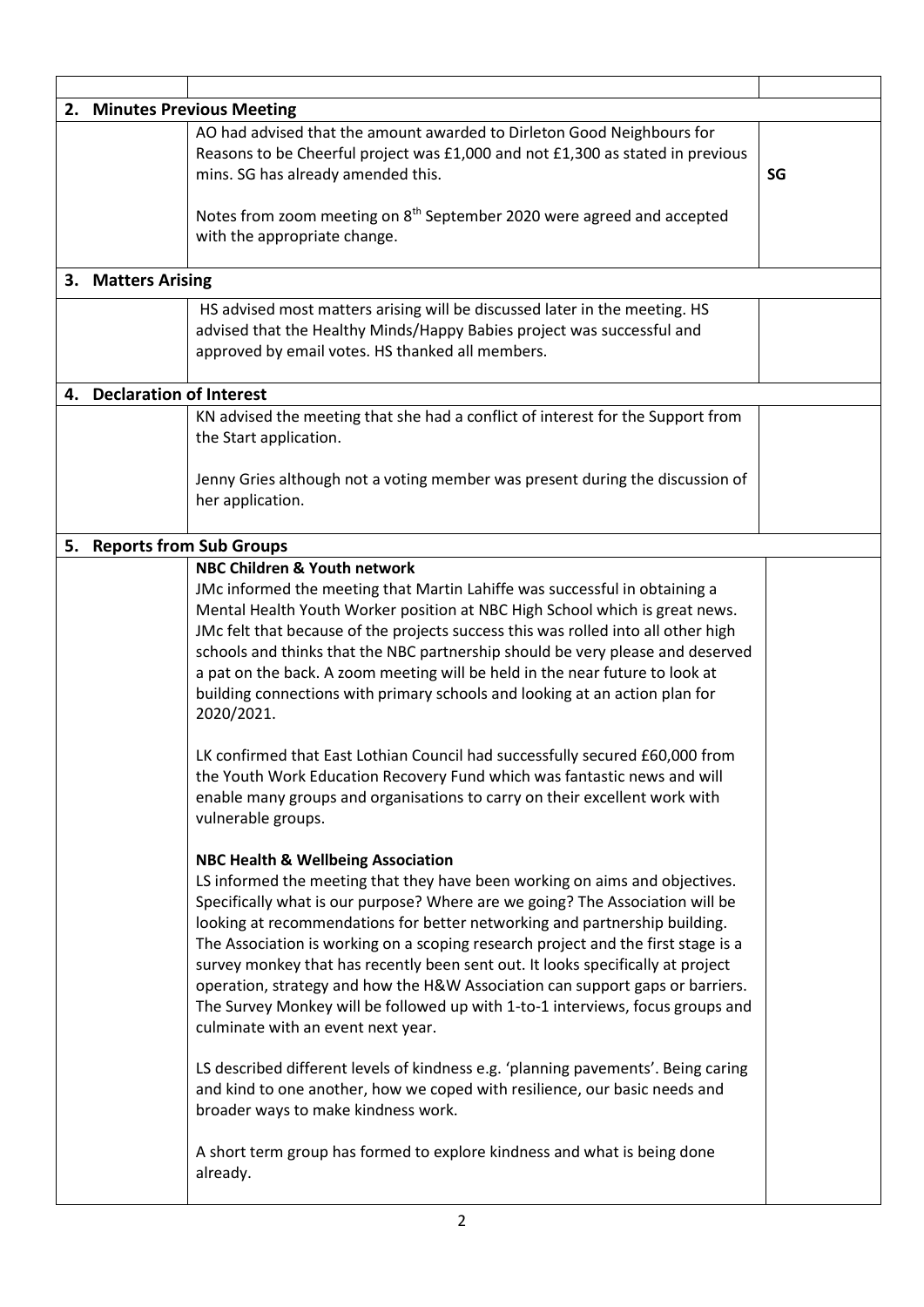| Community Connections have been supported to move to charitable status<br>which is great. HS will still have a management responsibility until fully set up<br>and operational.                                                                                                                                                                                                                                                                                                                                                         |           |
|-----------------------------------------------------------------------------------------------------------------------------------------------------------------------------------------------------------------------------------------------------------------------------------------------------------------------------------------------------------------------------------------------------------------------------------------------------------------------------------------------------------------------------------------|-----------|
| LS stated she had not been involved from the start of the project and that GP<br>practises had supported an initiative to combat social isolation and loneliness.<br>The group are looking at a new plan to support loneliness and isolation through<br>COVID. A telephone befriending service has already got trainers in place. Buddy<br>walks and coffee chats are all great ideas that are currently being explored. The<br>benefits of these projects are having on the community can be seen already.                             |           |
| Compassionate Communities - NBC Fringe by the Sea was cancelled due to<br>COVID and the opportunity to do an event in tandem was missed. Great plans<br>were in process but all stopped due to COVID. NBC has just been formally<br>recognised as a Compassionate Community. Only one of only four communities<br>in Scotland to receive this official status. Brilliant news. Now organising another<br>on line event linking in with an established author. The one line event has 2<br>arms, big conversation and emotional support. |           |
| A new project with furloughed Columbus Hospice workers is coming to fruition.<br>Compassionate Neighbours will specially support people suffering serious illness<br>and isolation. The project will be rolling out in North Berwick imminently.                                                                                                                                                                                                                                                                                        | LS/HS     |
| Re-provisioning - It was advised that the Health & Social Care Partnership would<br>be taking forward issues and concerns raised at the last Health and Wellbeing<br>Association meeting.                                                                                                                                                                                                                                                                                                                                               |           |
| Health Improvement Scotland - are particularly interested in the work that is<br>happening in North Berwick and looking at how information on good practices<br>can be made available Scotland wide to allow communities to learn from each<br>other and share. This is an exciting development and lots of good things are<br>happening.                                                                                                                                                                                               |           |
| GM advised he found completing the circulated Survey Monkey difficult and<br>complicated. TD felt the same. LS/HS acknowledged and will take these concerns<br>on board.                                                                                                                                                                                                                                                                                                                                                                |           |
| <b>NBC On the Move</b><br>HS advised the group met last week. Very positive meeting. Discussing spaces for<br>people, looking at measures, temporary and more permanent. There is a<br>meeting with transport, police, RNLI etc next week and HS looked forward to<br>being able to provide feedback on the Charrette and other pressing matters<br>from the meeting.                                                                                                                                                                   |           |
| Safer routes to school, consultant's recommendations are going through an<br>ELC safety audit. Once that is complete, details will be circulated.                                                                                                                                                                                                                                                                                                                                                                                       | <b>KN</b> |
| HS highlighted the need for future planning in relation to roads and<br>transportation. HS asked for ideas for the future - short, medium and long term<br>goals. Some longer term ideas that are now starting to be discussed included a<br>new paths. Short term initiatives included kindness re sharing spaces,<br>consideration for others and looking at new signage.                                                                                                                                                             |           |
|                                                                                                                                                                                                                                                                                                                                                                                                                                                                                                                                         |           |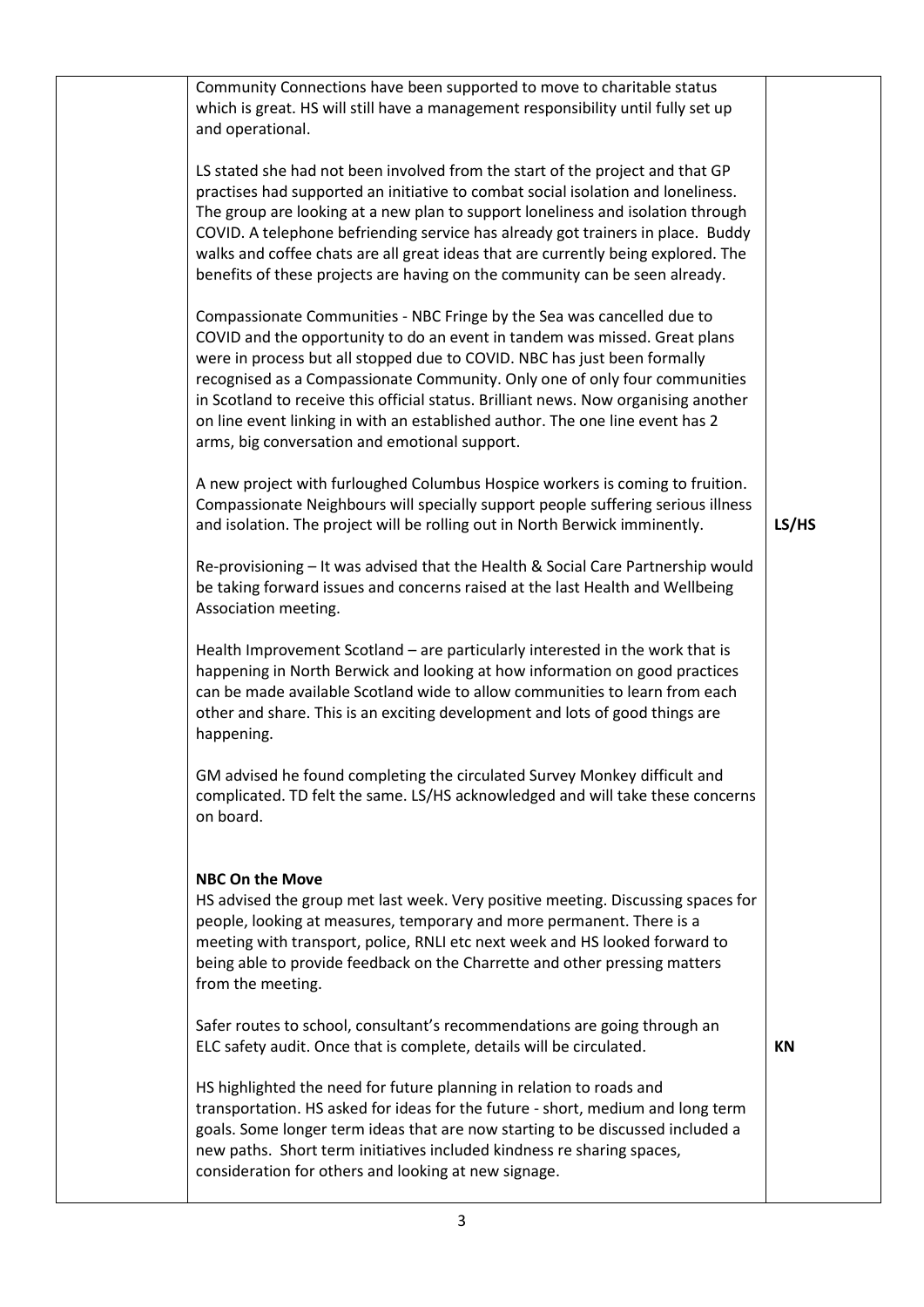| A new and exciting proposal will be hopefully put forward to AP early next year.<br>The group continue to deliver and promote the message of share with care. HS    |
|---------------------------------------------------------------------------------------------------------------------------------------------------------------------|
|                                                                                                                                                                     |
| asked if anyone is interested in the position for Chair of OTM please get in touch.                                                                                 |
|                                                                                                                                                                     |
|                                                                                                                                                                     |
|                                                                                                                                                                     |
| KN feels they are in a status of flux at the moment. SW (former Public Health                                                                                       |
| Practitioner based within East Lothian Council) is not being replaced which puts                                                                                    |
| extra pressure on local leads who will need to take on more responsibility. The                                                                                     |
| group have not met for some time. KN to check if everyone wants to remain on                                                                                        |
| the committee. All very keen that early years work is prioritised. PEEP, Stay and                                                                                   |
|                                                                                                                                                                     |
| Community Centre - KN described that this was a very busy time of the year.                                                                                         |
| Projects currently being undertaken included Christmas Cheer, with the main                                                                                         |
| hall looking like Santa's grotto with left over presents from last year. KN and                                                                                     |
| external organisations. 113 local individuals needing support over Christmas.                                                                                       |
| Support that could be offered included food, and help with children and family                                                                                      |
|                                                                                                                                                                     |
| advised those present to share that this service is readily available to anyone in                                                                                  |
|                                                                                                                                                                     |
| HS advised that there is still funding available from the Scottish Government                                                                                       |
| Food Fund. This will support current initiative into the new year and beyond.                                                                                       |
|                                                                                                                                                                     |
|                                                                                                                                                                     |
|                                                                                                                                                                     |
|                                                                                                                                                                     |
|                                                                                                                                                                     |
|                                                                                                                                                                     |
| EF advised that they are doing a lot of Health & Wellbeing community events.                                                                                        |
| Also working on Resilience planning and have designed a very helpful, one sheet,                                                                                    |
| mind map of how organisations connect and who to contact in an emergency ie                                                                                         |
| funding to hold a community day. Leaflets will be going out this week with the                                                                                      |
|                                                                                                                                                                     |
| placed in the village soon which is brilliant. There may also be a possibility of a                                                                                 |
|                                                                                                                                                                     |
| great. Planning is underway for a memorial garden. The post office has closed<br>but there is a pop up post office in the village hall on a Tuesday afternoon and a |
| Friday morning which is vital for the community. A book swap has started in the                                                                                     |
| village on a Saturday morning. The village would welcome Christmas lights and                                                                                       |
| possible a Christmas tree so watch this space. There will be an online Christmas                                                                                    |
| event which will be a lot of fun. On The Move are looking at the village gateway                                                                                    |
| and are working with East Lothian Council. The Association are also gathering<br>information and costings etc for signage for the village and may come to the       |
| Partnership next year for some funding. HS thanked EF for the update and said it                                                                                    |
| is amazing all the work that is being done. EF advised there are a lot of people                                                                                    |
|                                                                                                                                                                     |
|                                                                                                                                                                     |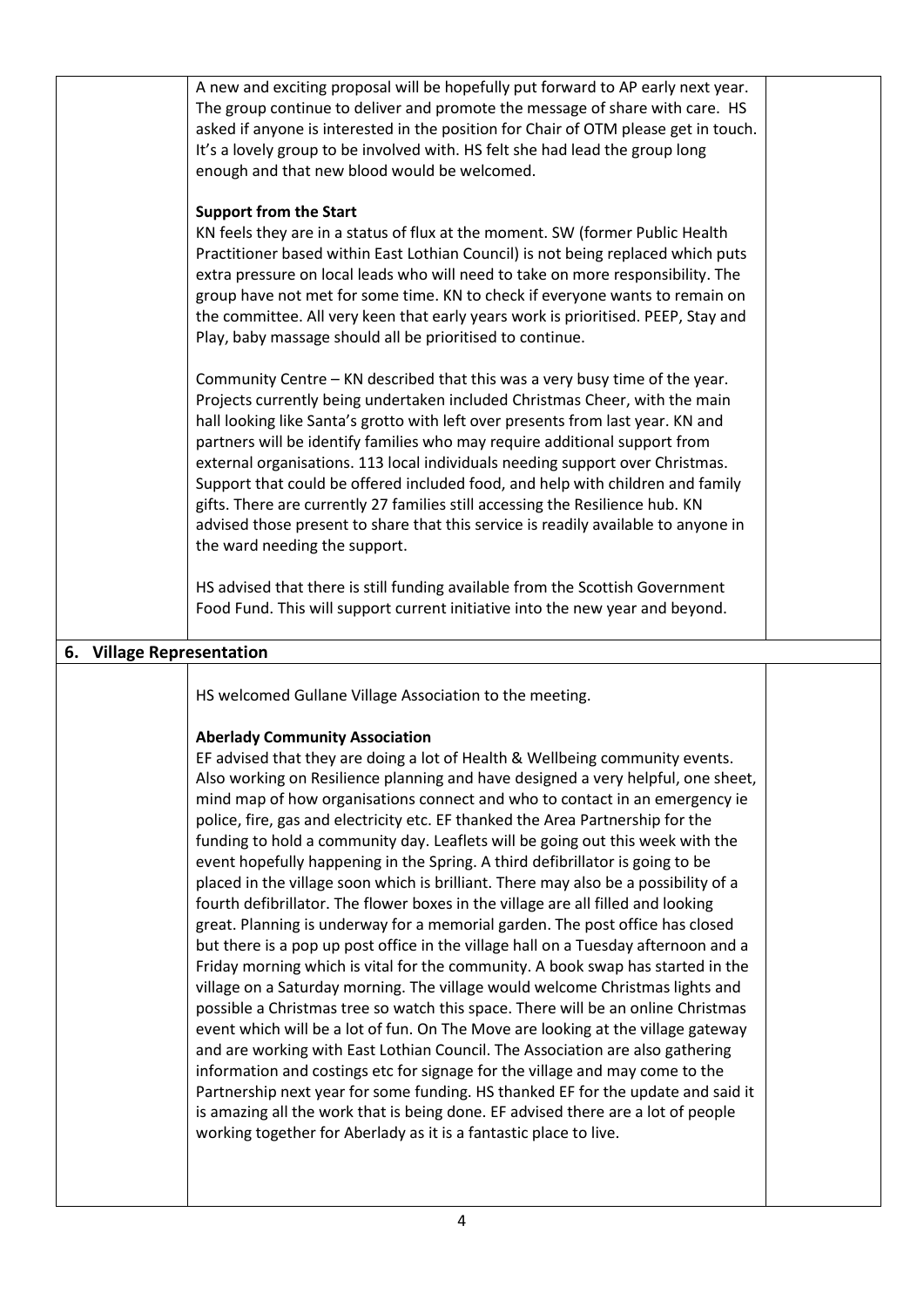### **Dirleton Village Association**

AO advised that things are starting to come together after the set backs due to COVID. They are working with Ageing Well and looking to have a programme of walks set up in the New Year as they now have people that have been trained up. Hoping to do some small walks in the village before Christmas.

AO thanked the Area Partnership for the funding for the Reasons to be Cheerful project. The first event will take place next week. It is a scarecrow competition which is exciting. A Coffee Connection project based on Carol Stobie project in North Berwick has started where people can get together for a chat. Unfortunately venues where these meetings can take place are limited just now. Working with Ros Richardson in Aberlady regarding a Community Day participatory budget event and hoping to get the voting done soon. Looking at loneliness issues and how and how jigsaws and books can be shared. There's an application underway to the Scotland Loves Local Fund. AO stated she would appreciate any help from DH Connected Communities Manager with this. DH happy to help and will contact AO. Deadlines have been noted. HS thanked AO for the update and again lots of exciting things happening.

# **Gullane Village Association**

LSC said it was lovely to hear all the great work going on in the villages. LSC/GM have been working on the resilience side of things for over two years out of the village hall and this has been really successful. Gullane Scrubbers have moved from the Village Hall to Recreation Hall/Scout Hall. GM working hard to establish Gullane Village Association (GVA). A constitution, steering group and core group have all been set up. GM making sure everyone has a vote whether young or old. Time has been spent looking at the role the GVA can play in the Community. An initial meeting has already been set up. They hope to invite DH to future meetings. A book exchange has been set up recently within the village as the library hasn't re-opened yet. GM highlighted the library is a really important part of the village. Not many things to do in a small village. For some the library is the only contact some people have. The GVA have recognised the library as a community priority. GM informed the meeting that the Council are putting the Recreation Hall up for sale in the near future. The GVA would be devastated to lose another space in the community. Other groups are always looking for space and it would be a real shame to lose this space. Need everyone's support with this. GM added that LSC has done a fantastic job. HS thanked LSC for the update and is delighted that GVA is going ahead with some great ideas and that everyone is learning from each other.

#### **Resilience**

HS asked if anyone had been at the Association of Community Councils meeting the previous evening as there was going to be a discussion about Resilience and future planning. HS asked for feedback. No one knew there had been a meeting. HS mentioned the Community Recovery Renewal group was looking at lots of different aspects of recovery/renewal. Communication is key between everyone. At a strategic level, it's very important if we are to make our own community even better. HS highlighted the importance of engaging with the wider community to do this. HS will ask if anyone can feedback regarding the key points from the Association of Community Council Meeting at the next Area Partnership meeting.

**HS**

**DH**